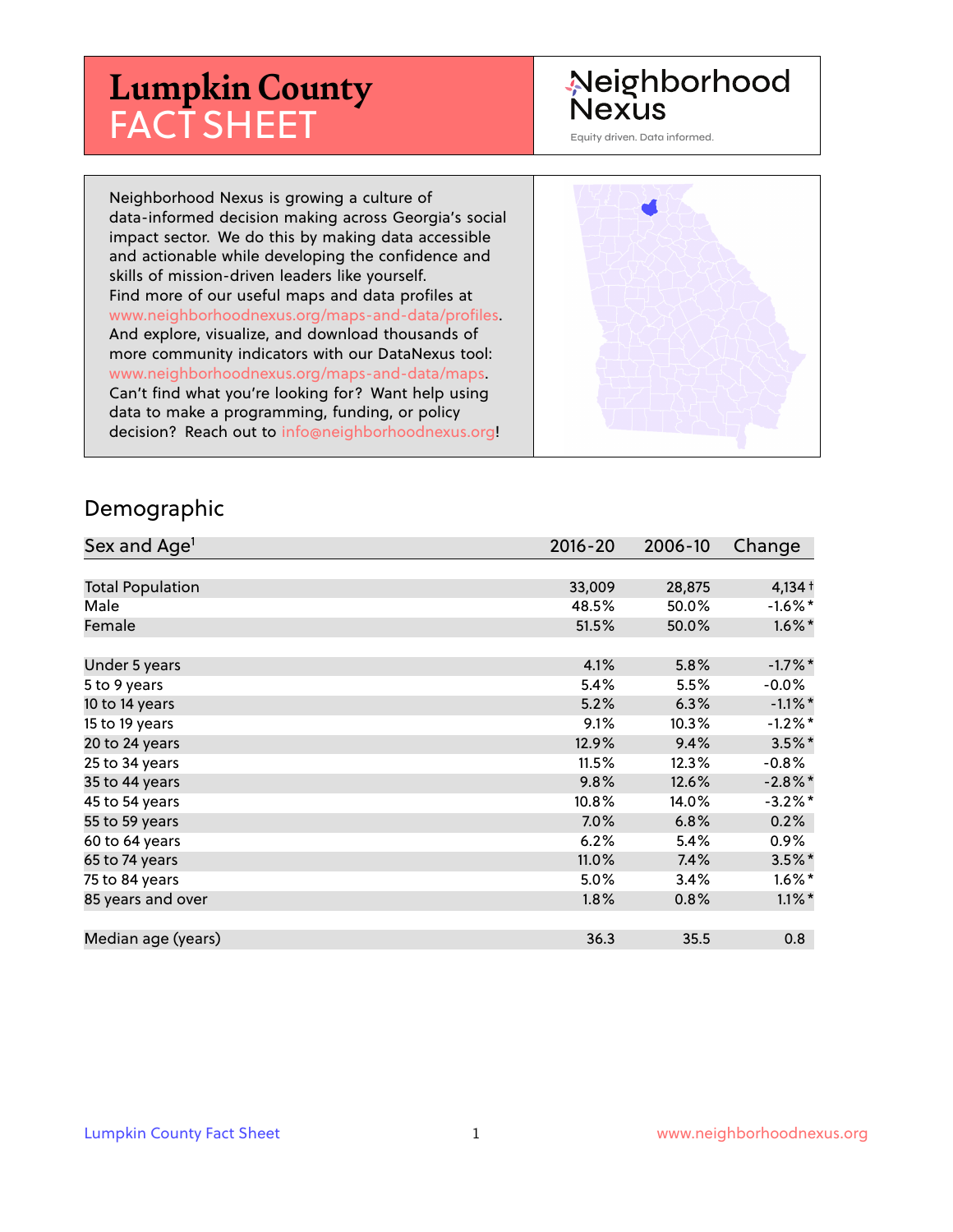# Demographic, continued...

| Race <sup>2</sup>                                            | $2016 - 20$ | 2006-10 | Change     |
|--------------------------------------------------------------|-------------|---------|------------|
| <b>Total population</b>                                      | 33,009      | 28,875  | $4,134+$   |
| One race                                                     | 98.7%       | 99.1%   | $-0.4%$    |
| White                                                        | 94.2%       | 94.1%   | 0.1%       |
| <b>Black or African American</b>                             | 2.1%        | 1.4%    | $0.7%$ *   |
| American Indian and Alaska Native                            | 0.4%        | 1.0%    | $-0.6%$    |
| Asian                                                        | 0.8%        | 0.7%    | 0.1%       |
| Native Hawaiian and Other Pacific Islander                   | 0.1%        | 0.0%    | 0.1%       |
| Some other race                                              | 1.1%        | 1.9%    | $-0.9%$    |
| Two or more races                                            | 1.3%        | 0.9%    | 0.4%       |
| Race alone or in combination with other race(s) <sup>3</sup> | $2016 - 20$ | 2006-10 | Change     |
| Total population                                             | 33,009      | 28,875  | $4,134 +$  |
| White                                                        | 95.5%       | 95.0%   | 0.5%       |
| <b>Black or African American</b>                             | 2.9%        | 1.6%    | $1.3\%$ *  |
| American Indian and Alaska Native                            | 0.8%        | 1.6%    | $-0.8\%$ * |
| Asian                                                        | 1.0%        | 0.7%    | 0.3%       |
| Native Hawaiian and Other Pacific Islander                   | 0.2%        | 0.0%    | $0.1\%$ *  |
| Some other race                                              | 1.1%        | 1.9%    | $-0.8%$    |
| Hispanic or Latino and Race <sup>4</sup>                     | $2016 - 20$ | 2006-10 | Change     |
| <b>Total population</b>                                      | 33,009      | 28,875  | $4,134+$   |
| Hispanic or Latino (of any race)                             | 4.9%        | 4.8%    | $0.2%$ +   |
| Not Hispanic or Latino                                       | 95.1%       | 95.2%   | $-0.2%$ †  |
| White alone                                                  | 90.5%       | 91.7%   | $-1.2\%$ * |
| Black or African American alone                              | 2.1%        | 1.3%    | $0.8\%$ *  |
| American Indian and Alaska Native alone                      | 0.3%        | 0.8%    | $-0.5%$    |
| Asian alone                                                  | 0.8%        | 0.7%    | 0.1%       |
| Native Hawaiian and Other Pacific Islander alone             | 0.1%        | 0.0%    | 0.1%       |
| Some other race alone                                        | 0.0%        | 0.0%    | 0.0%       |
| Two or more races                                            | 1.3%        | 0.8%    | 0.5%       |
| U.S. Citizenship Status <sup>5</sup>                         | $2016 - 20$ | 2006-10 | Change     |
| Foreign-born population                                      | 1,315       | 1,103   | 212        |
| Naturalized U.S. citizen                                     | 48.3%       | 34.7%   | 13.6%      |
| Not a U.S. citizen                                           | 51.7%       | 65.3%   | $-13.6%$   |
|                                                              |             |         |            |
| Citizen, Voting Age Population <sup>6</sup>                  | $2016 - 20$ | 2006-10 | Change     |
| Citizen, 18 and over population                              | 26,510      | 21,934  | 4,576*     |
| Male                                                         | 47.8%       | 49.5%   | $-1.7%$ *  |
| Female                                                       | 52.2%       | 50.5%   | $1.7\%$ *  |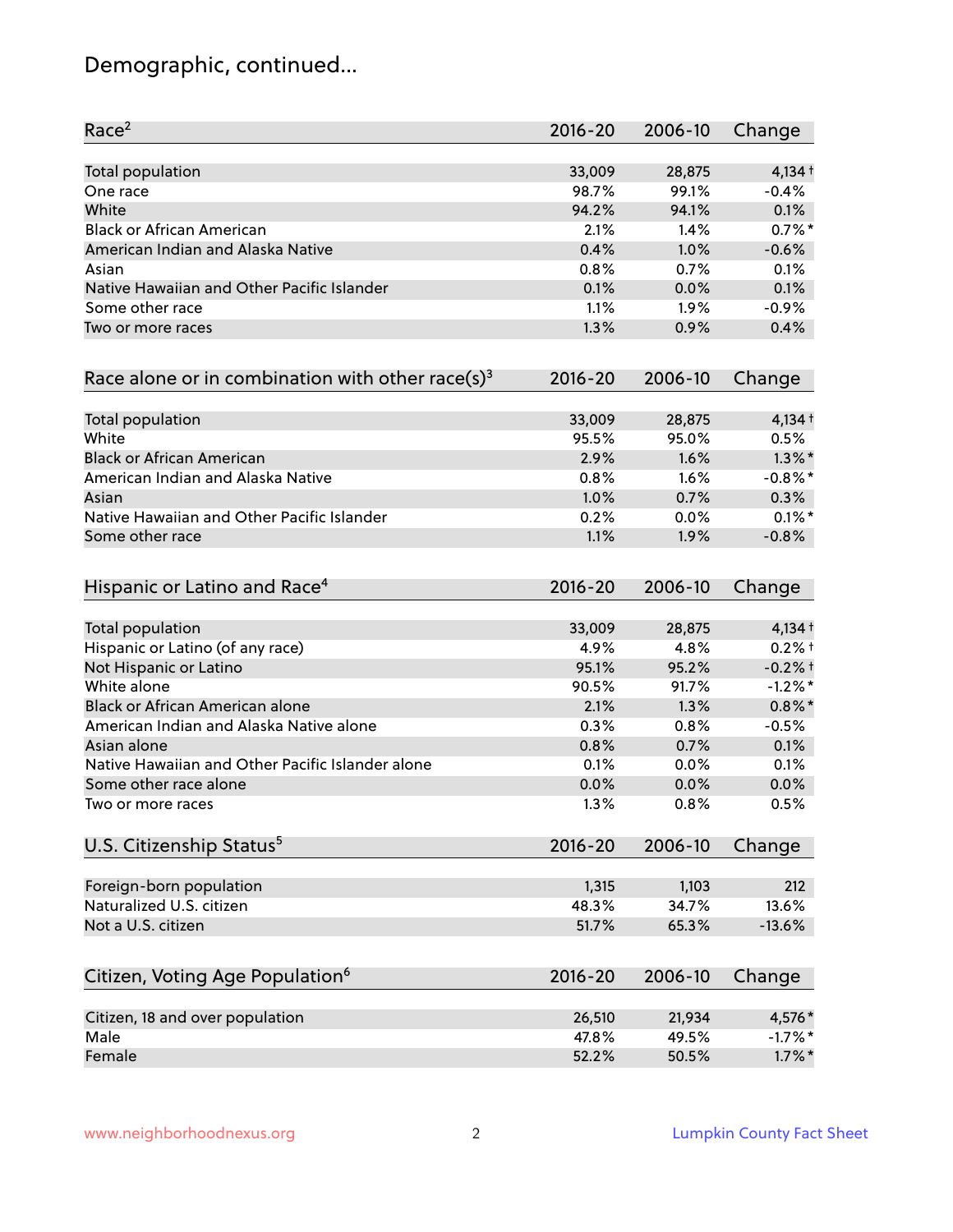#### Economic

| Income <sup>7</sup>                                 | 2016-20 | 2006-10 | Change      |
|-----------------------------------------------------|---------|---------|-------------|
|                                                     |         |         |             |
| All households                                      | 11,866  | 10,863  | $1,003*$    |
| Less than \$10,000                                  | 6.4%    | 9.1%    | $-2.7%$     |
| \$10,000 to \$14,999                                | 6.7%    | 5.8%    | 0.9%        |
| \$15,000 to \$24,999                                | 12.6%   | 14.1%   | $-1.5%$     |
| \$25,000 to \$34,999                                | 11.4%   | 13.3%   | $-1.8%$     |
| \$35,000 to \$49,999                                | 10.9%   | 16.6%   | $-5.7\%$ *  |
| \$50,000 to \$74,999                                | 16.5%   | 20.0%   | $-3.5%$     |
| \$75,000 to \$99,999                                | 14.0%   | 10.5%   | $3.5\%$ *   |
| \$100,000 to \$149,999                              | 14.6%   | 7.3%    | $7.3\%$ *   |
| \$150,000 to \$199,999                              | 3.1%    | 1.9%    | 1.2%        |
| \$200,000 or more                                   | 3.8%    | 1.5%    | $2.3\%$ *   |
| Median household income (dollars)                   | 52,872  | 43,394  | 9,478*      |
| Mean household income (dollars)                     | 78,320  | 52,451  | 25,869*     |
| With earnings                                       | 70.5%   | 82.6%   | $-12.1\%$ * |
| Mean earnings (dollars)                             | 72,669  | 50,890  | 21,780*     |
| <b>With Social Security</b>                         | 37.4%   | 28.5%   | 8.9%*       |
| Mean Social Security income (dollars)               | 21,445  | 13,369  | 8,076*      |
| With retirement income                              | 23.8%   | 15.7%   | $8.0\%$ *   |
| Mean retirement income (dollars)                    | 38,632  | 17,954  | 20,678*     |
| With Supplemental Security Income                   | 2.9%    | 3.9%    | $-1.0%$     |
| Mean Supplemental Security Income (dollars)         | 10,453  | 6,587   | 3,866*      |
| With cash public assistance income                  | 1.0%    | 0.6%    | 0.5%        |
| Mean cash public assistance income (dollars)        | 2,224   | 1,350   | 874*        |
| With Food Stamp/SNAP benefits in the past 12 months | 9.8%    | 8.7%    | 1.1%        |
|                                                     |         |         |             |
| Families                                            | 7,780   | 7,395   | 385         |
| Less than \$10,000                                  | 1.4%    | 4.7%    | $-3.3\%$ *  |
| \$10,000 to \$14,999                                | 1.9%    | 3.0%    | $-1.0%$     |
| \$15,000 to \$24,999                                | 8.7%    | 9.9%    | $-1.2%$     |
| \$25,000 to \$34,999                                | 10.6%   | 13.0%   | $-2.4%$     |
| \$35,000 to \$49,999                                | 14.4%   | 19.1%   | $-4.6%$     |
| \$50,000 to \$74,999                                | 19.8%   | 23.1%   | $-3.4%$     |
| \$75,000 to \$99,999                                | 16.0%   | 13.7%   | 2.3%        |
| \$100,000 to \$149,999                              | 18.3%   | 9.3%    | $9.0\%$ *   |
| \$150,000 to \$199,999                              | 5.0%    | 2.5%    | $2.5\%$ *   |
| \$200,000 or more                                   | 3.8%    | 1.6%    | $2.2\%$ *   |
| Median family income (dollars)                      | 67,216  | 50,318  | 16,898*     |
| Mean family income (dollars)                        | 91,498  | 60,765  | 30,733*     |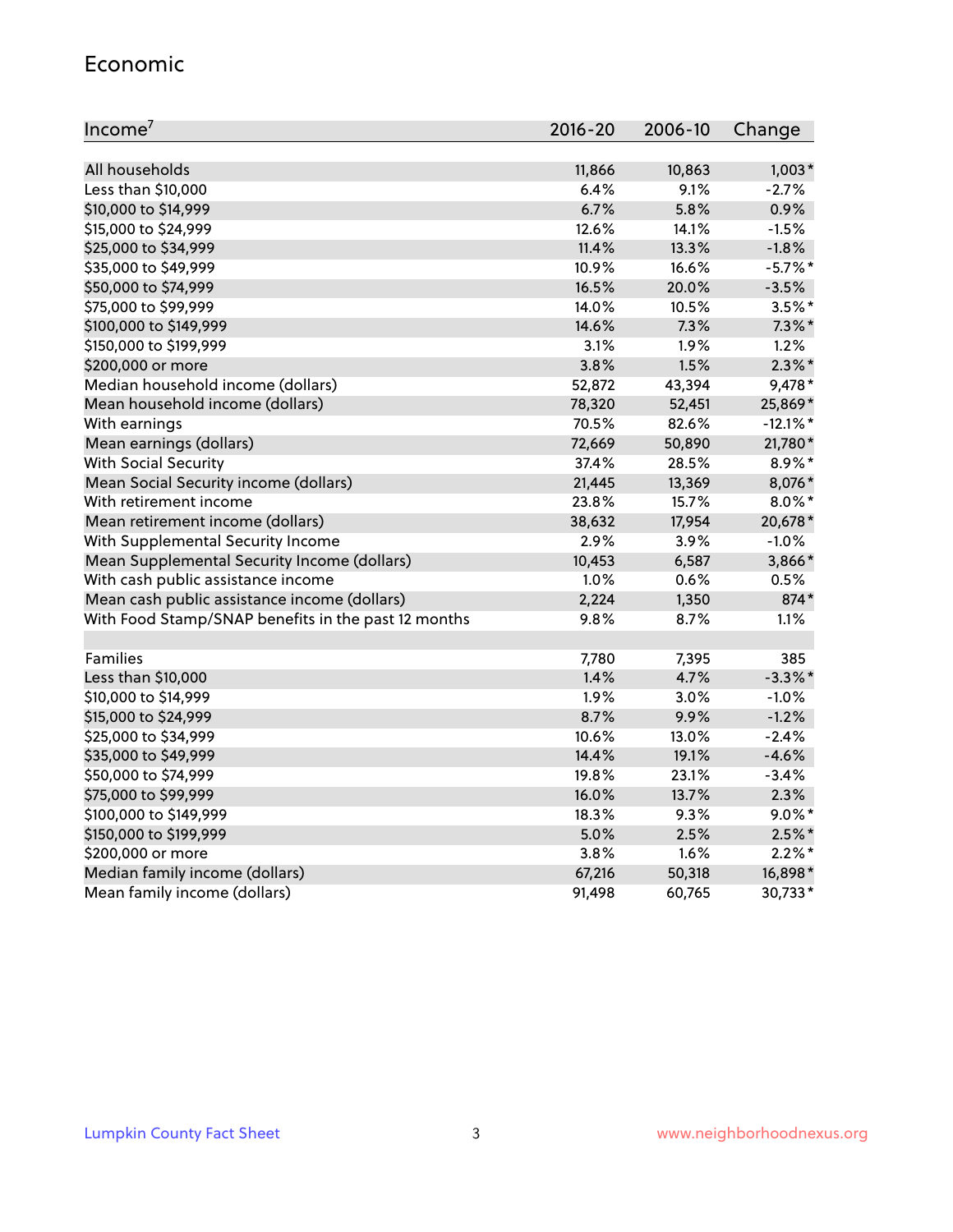### Economic, continued...

| Income, continued <sup>8</sup>                                        | $2016 - 20$ | 2006-10 | Change    |
|-----------------------------------------------------------------------|-------------|---------|-----------|
|                                                                       |             |         |           |
| Nonfamily households                                                  | 4,086       | 3,468   | $618*$    |
| Median nonfamily income (dollars)                                     | 23,824      | 21,013  | 2,811     |
| Mean nonfamily income (dollars)                                       | 50,369      | 31,931  | 18,437*   |
| Median earnings for workers (dollars)                                 | 26,023      | 22,133  | 3,890*    |
| Median earnings for male full-time, year-round workers                | 40,281      | 38,043  | 2,238     |
| (dollars)                                                             |             |         |           |
| Median earnings for female full-time, year-round workers<br>(dollars) | 35,478      | 30,755  | $4,723*$  |
| Per capita income (dollars)                                           | 29,361      | 20,088  | $9,273*$  |
|                                                                       |             |         |           |
| Families and People Below Poverty Level <sup>9</sup>                  | 2016-20     | 2006-10 | Change    |
|                                                                       |             |         |           |
| <b>All families</b>                                                   | 6.7%        | 9.2%    | $-2.5%$   |
| With related children under 18 years                                  | 11.9%       | 11.3%   | 0.6%      |
| With related children under 5 years only                              | 10.8%       | 24.4%   | $-13.6%$  |
| Married couple families                                               | 5.0%        | 5.1%    | $-0.1%$   |
| With related children under 18 years                                  | 9.5%        | 3.0%    | $6.6\%$ * |
| With related children under 5 years only                              | 10.8%       | 0.0%    | 10.8%     |
| Families with female householder, no husband present                  | 15.2%       | 23.4%   | $-8.2%$   |
| With related children under 18 years                                  | 26.0%       | 29.4%   | $-3.5%$   |
| With related children under 5 years only                              | 21.2%       | 39.2%   | $-18.0%$  |
| All people                                                            | 14.1%       | 15.2%   | $-1.1%$   |
| Under 18 years                                                        | 11.3%       | 15.9%   | $-4.6%$   |
| Related children under 18 years                                       | 11.1%       | 15.9%   | $-4.8%$   |
| Related children under 5 years                                        | 15.7%       | 20.1%   | $-4.4%$   |
| Related children 5 to 17 years                                        | 9.8%        | 14.4%   | $-4.7%$   |
| 18 years and over                                                     | 14.7%       | 15.0%   | $-0.3%$   |
|                                                                       |             |         |           |
| 18 to 64 years                                                        | 15.4%       | 15.7%   | $-0.2%$   |
| 65 years and over                                                     | 12.1%       | 11.2%   | 0.9%      |
| People in families                                                    | 7.1%        | 10.2%   | $-3.1%$   |
| Unrelated individuals 15 years and over                               | 39.3%       | 35.8%   | 3.5%      |
|                                                                       |             |         |           |
| Non-Hispanic white people                                             | 14.3%       | 14.2%   | 0.1%      |
| Black or African-American people                                      | 4.6%        | 46.9%   | $-42.3%$  |
| Asian people                                                          | $0.0\%$     | 0.0%    | 0.0%      |
| Hispanic or Latino people                                             | 11.0%       | 22.7%   | $-11.7%$  |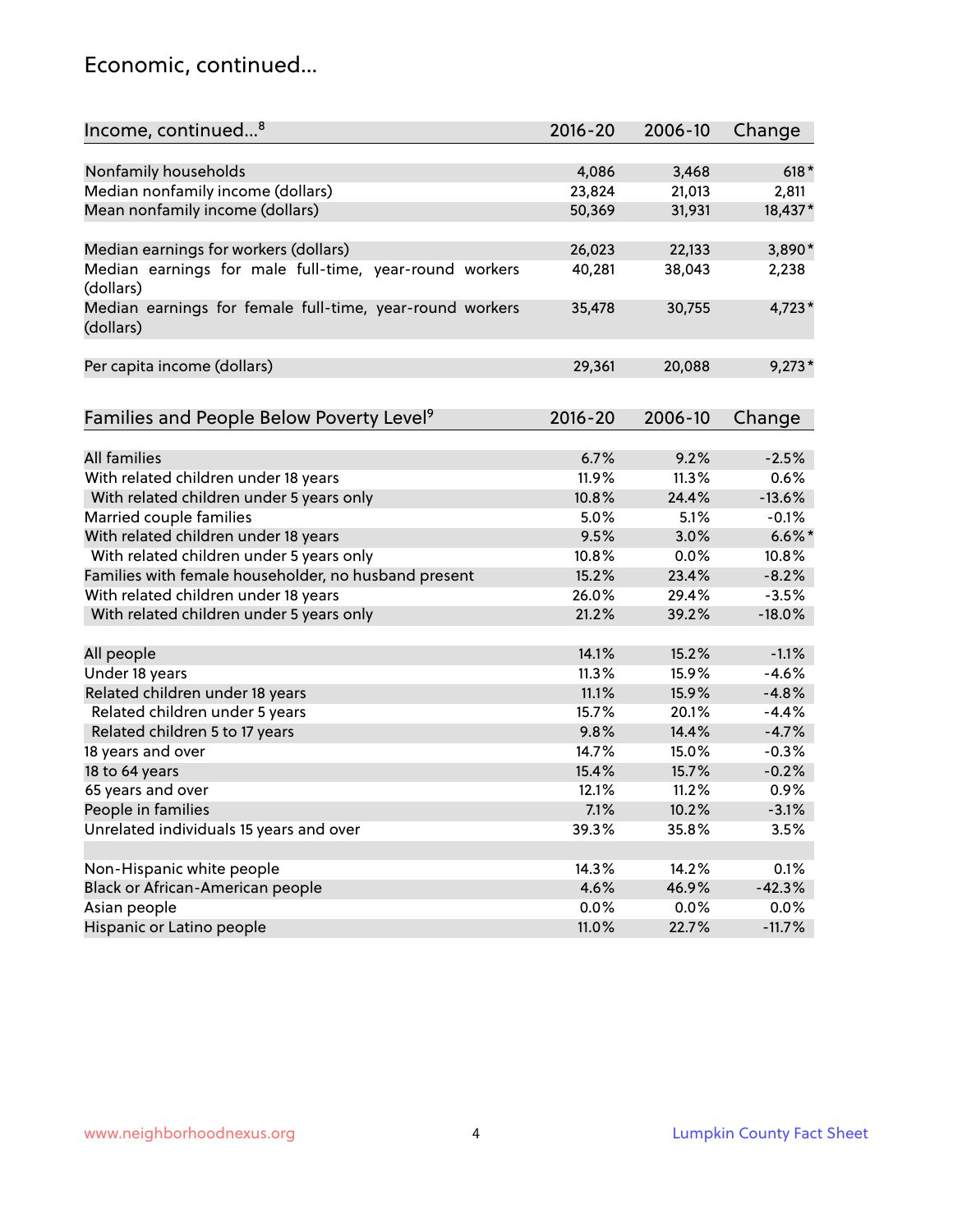# Employment

| Employment Status <sup>10</sup>                                                               | 2010        | 2020    | Change    |
|-----------------------------------------------------------------------------------------------|-------------|---------|-----------|
| In Labor Force                                                                                | 16,463      | 14,711  | 14,711    |
| <b>Unemployment Rate</b>                                                                      | 4.8%        | 10.4%   | $-5.6%$   |
| Industry <sup>11</sup>                                                                        | $2016 - 20$ | 2006-10 | Change    |
| Civilian employed population 16 years and over                                                | 15,677      | 13,330  | $2,347*$  |
| Agriculture, forestry, fishing and hunting, and mining                                        | 1.7%        | 0.6%    | 1.1%      |
| Construction                                                                                  | 8.7%        | 12.6%   | $-3.9%$   |
| Manufacturing                                                                                 | 11.5%       | 14.0%   | $-2.5%$   |
| Wholesale trade                                                                               | 1.8%        | 2.5%    | $-0.7%$   |
| Retail trade                                                                                  | 12.9%       | 13.1%   | $-0.2%$   |
| Transportation and warehousing, and utilities                                                 | 3.6%        | 3.5%    | 0.0%      |
| Information                                                                                   | 0.5%        | 1.9%    | $-1.3%$   |
| Finance and insurance, and real estate and rental and leasing                                 | 3.9%        | 4.7%    | $-0.8%$   |
| Professional, scientific, and management, and administrative<br>and waste management services | 6.4%        | 6.1%    | 0.3%      |
| Educational services, and health care and social assistance                                   | 25.1%       | 21.3%   | $3.8\%$ * |
| Arts, entertainment, and recreation, and accommodation and<br>food services                   | 13.8%       | 10.6%   | 3.3%      |
| Other services, except public administration                                                  | 5.5%        | 5.6%    | $-0.1%$   |
| <b>Public administration</b>                                                                  | 4.6%        | 3.5%    | 1.2%      |
| Occupation <sup>12</sup>                                                                      | $2016 - 20$ | 2006-10 | Change    |
|                                                                                               |             |         |           |
| Civilian employed population 16 years and over                                                | 15,677      | 13,330  | $2,347*$  |
| Management, business, science, and arts occupations                                           | 28.7%       | 28.4%   | 0.3%      |
| Service occupations                                                                           | 20.5%       | 16.9%   | 3.6%      |
| Sales and office occupations                                                                  | 23.1%       | 29.7%   | $-6.6%$ * |
| Natural<br>resources,<br>construction,<br>and<br>maintenance<br>occupations                   | 9.6%        | 12.8%   | $-3.2%$   |
| Production, transportation, and material moving occupations                                   | 18.1%       | 12.3%   | $5.8\%$ * |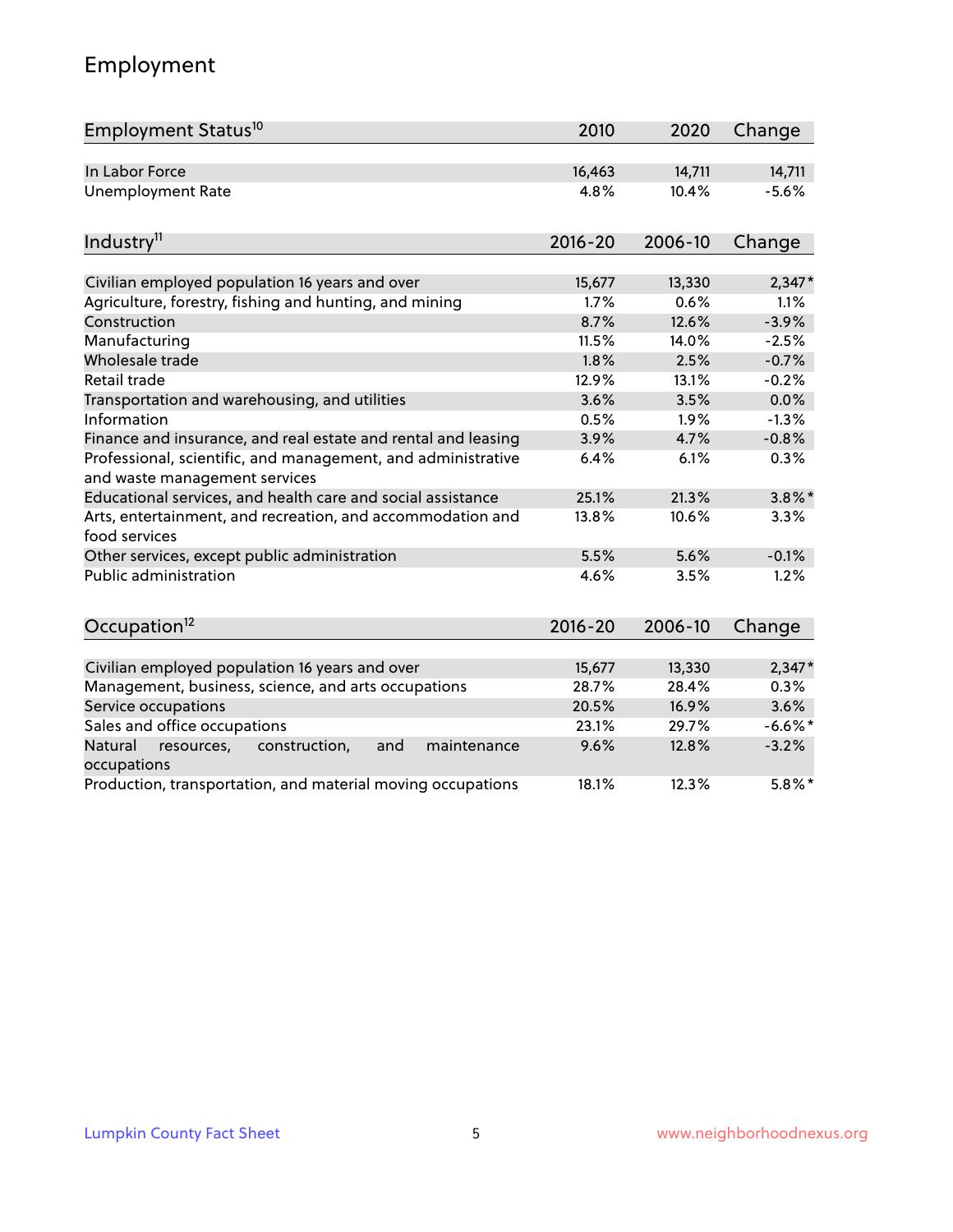# Employment, continued...

| Class of Worker <sup>13</sup>                          | $2016 - 20$ | 2006-10 | Change   |
|--------------------------------------------------------|-------------|---------|----------|
| Civilian employed population 16 years and over         | 15,677      | 13,330  | $2,347*$ |
| Private wage and salary workers                        | 75.6%       | 73.4%   | 2.2%     |
| Government workers                                     | 18.1%       | 18.6%   | $-0.4%$  |
| Self-employed in own not incorporated business workers | 6.2%        | 7.6%    | $-1.4%$  |
| Unpaid family workers                                  | 0.1%        | 0.4%    | $-0.3%$  |
| Job Flows <sup>14</sup>                                | 2019        | 2010    | Change   |
| Total Jobs in county                                   | 7,372       | 7,390   | $-18$    |
| Held by residents of county                            | 39.6%       | 37.4%   | 2.2%     |
| Held by non-residents of county                        | 60.4%       | 62.6%   | $-2.2%$  |
|                                                        |             |         |          |
| Jobs by Industry Sector <sup>15</sup>                  | 2019        | 2010    | Change   |
| Total Jobs in county                                   | 7,372       | 7,390   | $-18$    |
| Goods Producing sectors                                | 16.6%       | 31.0%   | $-14.3%$ |
| Trade, Transportation, and Utilities sectors           | 13.5%       | 12.9%   | 0.7%     |
| All Other Services sectors                             | 69.8%       | 56.1%   | 13.7%    |
|                                                        |             |         |          |
| Total Jobs in county held by county residents          | 2,922       | 2,764   | 158      |
| <b>Goods Producing sectors</b>                         | 17.4%       | 19.4%   | $-1.9%$  |
| Trade, Transportation, and Utilities sectors           | 6.7%        | 7.6%    | $-0.9%$  |
| All Other Services sectors                             | 75.9%       | 73.0%   | 2.9%     |
| Jobs by Earnings <sup>16</sup>                         | 2019        | 2010    | Change   |
|                                                        |             |         |          |
| Total Jobs in county                                   | 7,372       | 7,390   | $-18$    |
| Jobs with earnings \$1250/month or less                | 28.1%       | 28.1%   | 0.0%     |
| Jobs with earnings \$1251/month to \$3333/month        | 36.8%       | 49.3%   | $-12.5%$ |
| Jobs with earnings greater than \$3333/month           | 35.0%       | 22.6%   | 12.5%    |
| Total Jobs in county held by county residents          | 2,922       | 2,764   | 158      |
| Jobs with earnings \$1250/month or less                | 26.8%       | 31.1%   | $-4.4%$  |
| Jobs with earnings \$1251/month to \$3333/month        | 39.6%       | 44.7%   | $-5.1\%$ |
| Jobs with earnings greater than \$3333/month           | 33.7%       | 24.2%   | 9.5%     |
|                                                        |             |         |          |
| Jobs by Age of Worker <sup>17</sup>                    | 2019        | 2010    | Change   |
| Total Jobs in county                                   | 7,372       | 7,390   | $-18$    |
| Jobs with workers age 29 or younger                    | 25.8%       | 22.6%   | 3.2%     |
| Jobs with workers age 30 to 54                         | 50.0%       | 58.4%   | $-8.4%$  |
| Jobs with workers age 55 or older                      | 24.2%       | 19.0%   | 5.2%     |
|                                                        |             |         |          |
| Total Jobs in county held by county residents          | 2,922       | 2,764   | 158      |
| Jobs with workers age 29 or younger                    | 23.7%       | 19.8%   | 3.9%     |
| Jobs with workers age 30 to 54                         | 49.1%       | 58.6%   | $-9.5%$  |
| Jobs with workers age 55 or older                      | 27.2%       | 21.6%   | 5.6%     |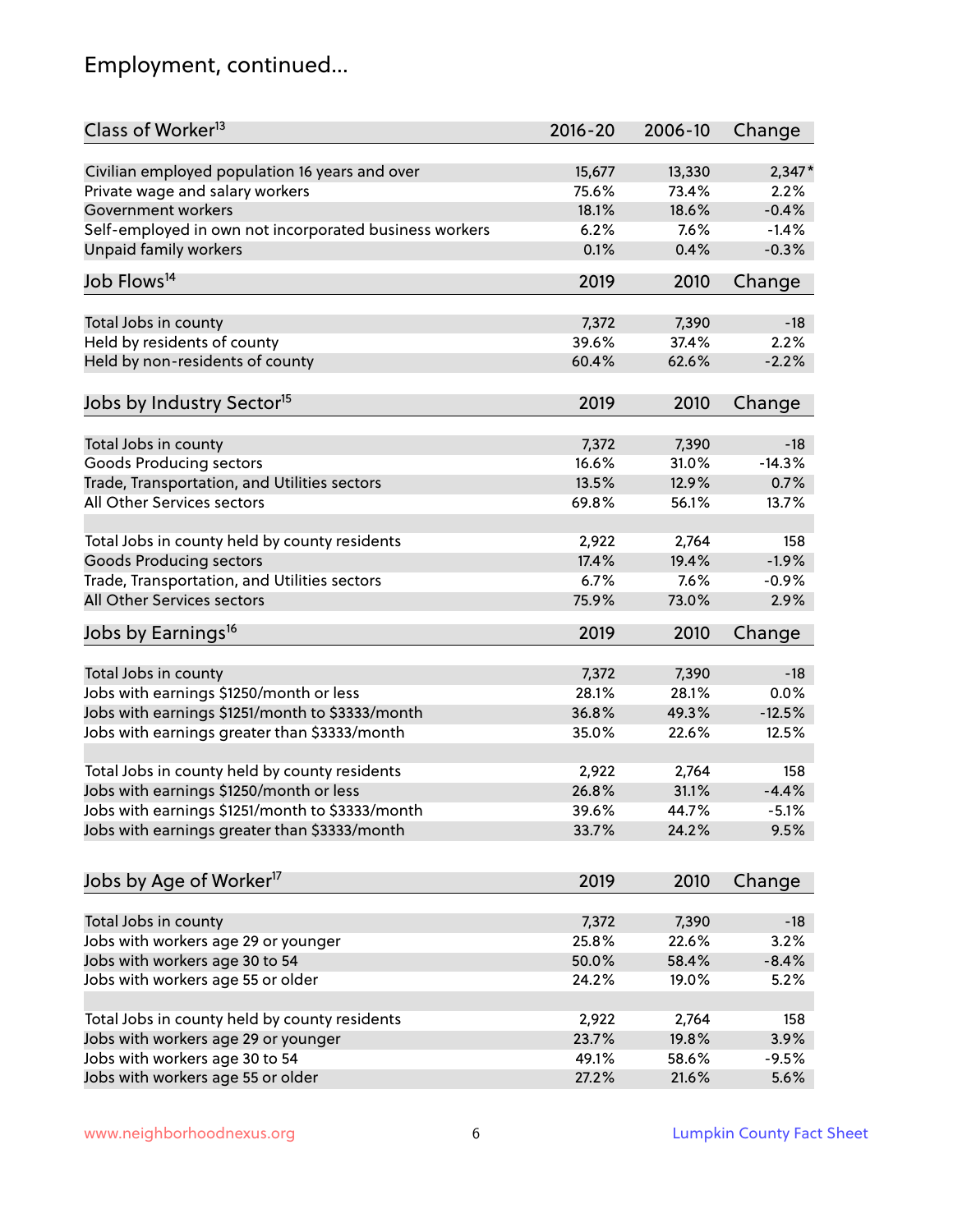### Education

| Early Learning <sup>18</sup>                        |               |               | 2022               |
|-----------------------------------------------------|---------------|---------------|--------------------|
| Licensed Capacity of Early Learning Centers         |               |               | 600                |
| Licenced capacity per 1,000 children ages 0-4       |               |               | 401.9              |
| School Enrollment <sup>19</sup>                     | 2022          | 2010          | Change             |
|                                                     |               |               |                    |
| <b>Enrolled in Public School</b><br>White           | 3,750         | 3,834         | $-84$              |
| <b>Black or African-American</b>                    | 86.5%<br>1.1% | 95.6%<br>1.4% | $-9.1%$<br>$-0.4%$ |
| Asian                                               | 0.5%          | 0.0%          | 0.5%               |
| <b>Native American</b>                              | 0.4%          | 0.0%          | 0.4%               |
| Pacific Islander                                    | 0.0%          | 0.0%          | 0.0%               |
| <b>Biracial or Multi-Racial</b>                     | 2.9%          | 1.3%          | 1.5%               |
| Hispanic or Latino                                  | 8.6%          | 0.0%          | 8.6%               |
|                                                     |               |               |                    |
| Georgia Milestones: 3rd Grade Reading <sup>20</sup> |               |               | 2019               |
| Number of Students Tested                           |               |               | 293                |
| Proficient or Distinguished                         |               |               | 53.6%              |
| Georgia Milestones: 8th Grade Math <sup>21</sup>    |               |               | 2019               |
| Number of Students Tested                           |               |               | 301                |
| Proficient or Distinguished                         |               |               | 56.8%              |
| Graduation Rates <sup>22</sup>                      | 2021          | 2012          | Change             |
| Cohort                                              | 252           | 275           | $-23$              |
| <b>High School Graduation Rate</b>                  | 98.4%         | 74.9%         | 23.5%              |
|                                                     |               |               |                    |
| Educational Attainment <sup>23</sup>                | $2016 - 20$   | 2006-10       | Change             |
| Population 25 years and over                        | 20,875        | 18,121        | $2,754*$           |
| Less than 9th grade                                 | 3.1%          | 8.3%          | $-5.2\%$ *         |
| 9th to 12th grade, no diploma                       | 10.9%         | 10.9%         | 0.0%               |
| High school graduate (includes equivalency)         | 28.2%         | 34.9%         | $-6.8\%$ *         |
| Some college, no degree                             | 20.2%         | 20.8%         | $-0.6%$            |
| Associate's degree                                  | 6.2%          | 5.6%          | 0.6%               |
| Bachelor's degree                                   | 18.6%         | 12.7%         | $5.9\%*$           |
| Graduate or professional degree                     | 12.9%         | 6.8%          | $6.1\%$ *          |
| Percent high school graduate or higher              | 86.0%         | 80.9%         | 5.1%               |
| Percent bachelor's degree or higher                 | 31.4%         | 19.5%         | $11.9\%$ *         |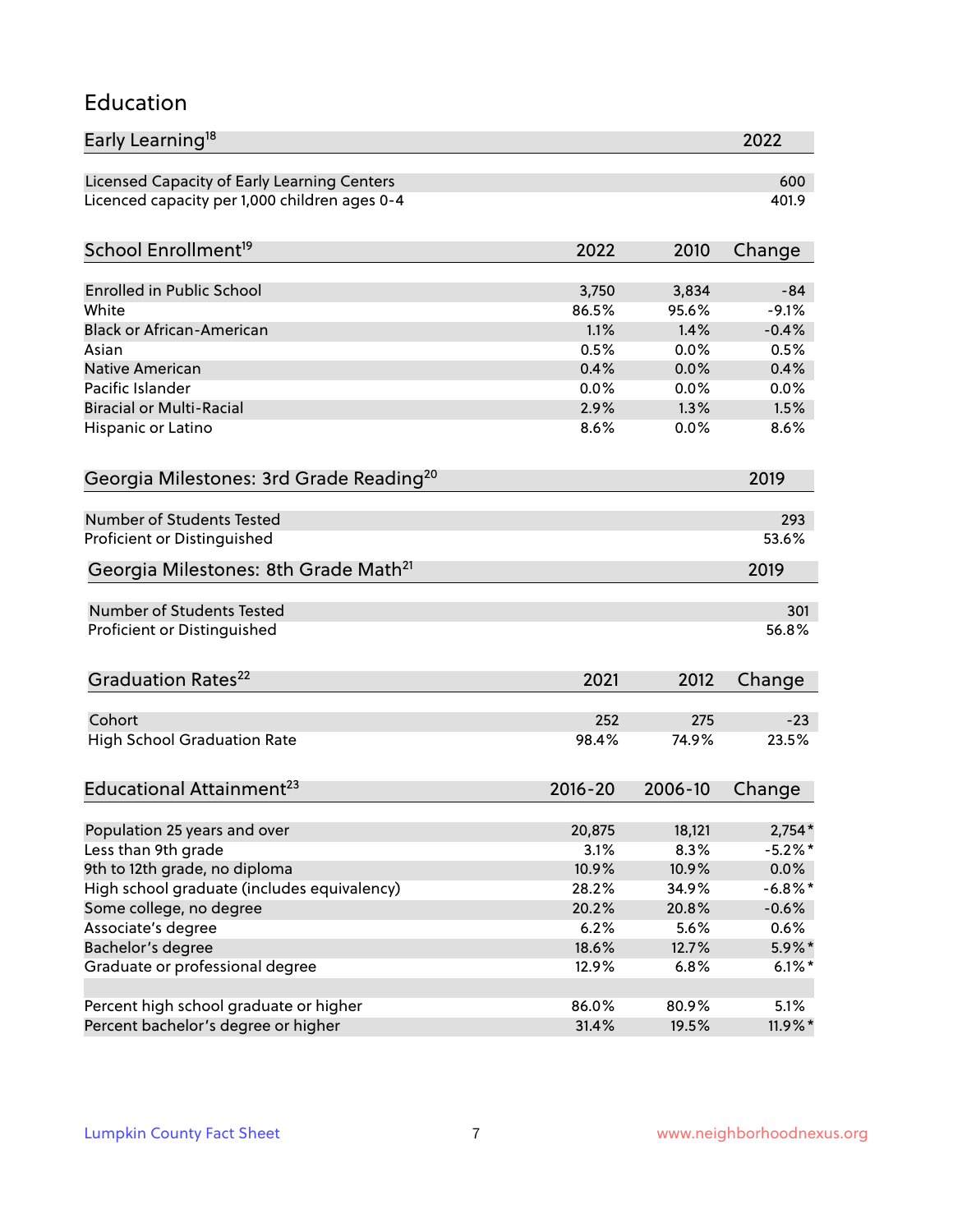### Housing

| Households by Type <sup>24</sup>                     | 2016-20     | 2006-10 | Change     |
|------------------------------------------------------|-------------|---------|------------|
|                                                      |             |         |            |
| <b>Total households</b>                              | 11,866      | 10,863  | $1,003*$   |
| Family households (families)                         | 65.6%       | 68.1%   | $-2.5%$    |
| With own children under 18 years                     | 23.0%       | 29.1%   | $-6.1\%$ * |
| Married-couple family                                | 53.5%       | 52.2%   | 1.4%       |
| With own children of the householder under 18 years  | 18.1%       | 19.8%   | $-1.7%$    |
| Male householder, no wife present, family            | 4.5%        | 6.1%    | $-1.6%$    |
| With own children of the householder under 18 years  | 1.9%        | 4.3%    | $-2.4%$    |
| Female householder, no husband present, family       | 7.6%        | 9.8%    | $-2.3%$    |
| With own children of the householder under 18 years  | 3.0%        | 5.0%    | $-2.0%$    |
| Nonfamily households                                 | 34.4%       | 31.9%   | 2.5%       |
| Householder living alone                             | 25.7%       | 24.1%   | 1.6%       |
| 65 years and over                                    | 13.2%       | 7.3%    | $5.9\%$ *  |
| Households with one or more people under 18 years    | 27.1%       | 33.2%   | $-6.1\%$ * |
| Households with one or more people 65 years and over | 33.7%       | 22.3%   | $11.4\%$ * |
| Average household size                               | 2.66        | 2.49    | $0.17*$    |
| Average family size                                  | 3.18        | 2.93    | 0.25       |
|                                                      |             |         |            |
| Housing Occupancy <sup>25</sup>                      | $2016 - 20$ | 2006-10 | Change     |
| Total housing units                                  | 13,768      | 12,321  | $1,447*$   |
| Occupied housing units                               | 86.2%       | 88.2%   | $-2.0%$    |
| Vacant housing units                                 | 13.8%       | 11.8%   | 2.0%       |
|                                                      |             |         |            |
| Homeowner vacancy rate                               | 0.6         | 2.8     | $-2.1$     |
| Rental vacancy rate                                  | 10.7        | 6.0     | 4.7        |
| Units in Structure <sup>26</sup>                     | 2016-20     | 2006-10 | Change     |
| Total housing units                                  | 13,768      | 12,321  | $1,447*$   |
| 1-unit, detached                                     | 69.6%       | 69.3%   | 0.3%       |
| 1-unit, attached                                     | 2.3%        | 1.7%    | 0.6%       |
| 2 units                                              | 2.2%        | 1.9%    | 0.3%       |
| 3 or 4 units                                         | 3.3%        | 1.2%    | $2.1\%$ *  |
| 5 to 9 units                                         | 0.6%        | 1.5%    | $-0.8%$    |
| 10 to 19 units                                       | 0.5%        | 0.4%    | 0.1%       |
| 20 or more units                                     | 1.6%        | 1.4%    | 0.2%       |
| Mobile home                                          | 19.9%       | 22.5%   | $-2.6%$    |
| Boat, RV, van, etc.                                  | 0.0%        | 0.1%    | $-0.1%$    |
|                                                      |             |         |            |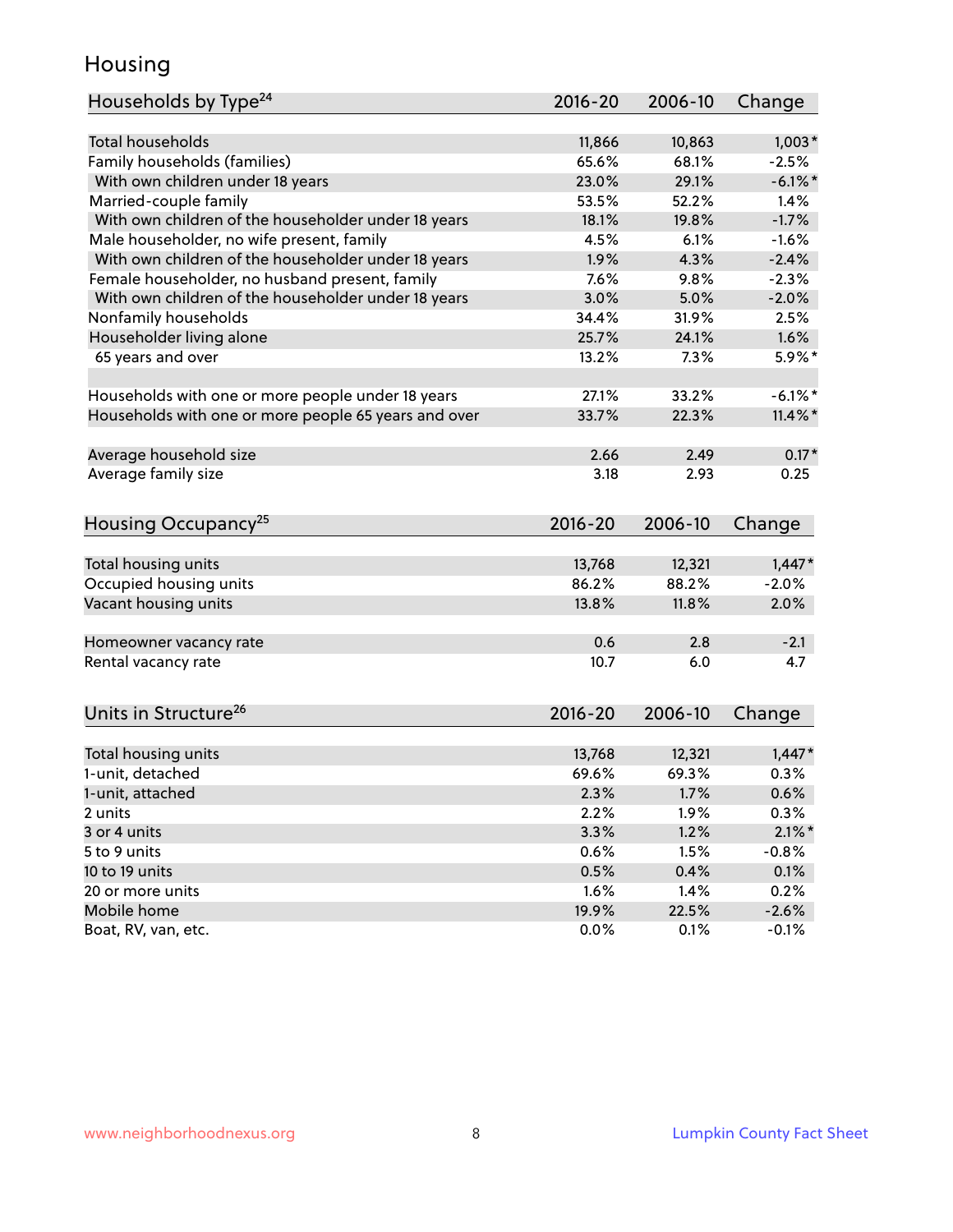# Housing, Continued...

| Year Structure Built <sup>27</sup>             | 2016-20         | 2006-10 | Change     |
|------------------------------------------------|-----------------|---------|------------|
| Total housing units                            | 13,768          | 12,321  | $1,447*$   |
| Built 2014 or later                            | 3.8%            | (X)     | (X)        |
| Built 2010 to 2013                             | 2.1%            | (X)     | (X)        |
| Built 2000 to 2009                             | 33.4%           | 26.1%   | $7.3\%$ *  |
| Built 1990 to 1999                             | 29.6%           | 26.1%   | 3.5%       |
| Built 1980 to 1989                             | 12.3%           | 21.6%   | $-9.3%$    |
| Built 1970 to 1979                             | 10.7%           | 13.4%   | $-2.7%$    |
| Built 1960 to 1969                             | 3.7%            | 4.0%    | $-0.3%$    |
| Built 1950 to 1959                             | 2.2%            | 2.7%    | $-0.5%$    |
| Built 1940 to 1949                             | 1.3%            | 4.1%    | $-2.8\%$ * |
| Built 1939 or earlier                          | 0.8%            | 1.9%    | $-1.1%$    |
| Housing Tenure <sup>28</sup>                   | 2016-20         | 2006-10 | Change     |
|                                                |                 |         |            |
| Occupied housing units                         | 11,866<br>72.6% | 10,863  | $1,003*$   |
| Owner-occupied                                 |                 | 70.5%   | 2.1%       |
| Renter-occupied                                | 27.4%           | 29.5%   | $-2.1%$    |
| Average household size of owner-occupied unit  | 2.59            | 2.48    | $0.11*$    |
| Average household size of renter-occupied unit | 2.83            | 2.50    | 0.33       |
| Residence 1 Year Ago <sup>29</sup>             | 2016-20         | 2006-10 | Change     |
| Population 1 year and over                     | 32,654          | 28,621  | 4,033*     |
| Same house                                     | 85.2%           | 82.9%   | 2.3%       |
| Different house in the U.S.                    | 14.6%           | 16.8%   | $-2.2%$    |
| Same county                                    | 5.3%            | 6.5%    | $-1.2%$    |
| Different county                               | 9.3%            | 10.3%   | $-1.0%$    |
| Same state                                     | 6.9%            | 7.6%    | $-0.7%$    |
| Different state                                | 2.4%            | 2.7%    | $-0.3%$    |
| Abroad                                         | 0.1%            | 0.2%    | $-0.1%$    |
| Value of Housing Unit <sup>30</sup>            | 2016-20         | 2006-10 | Change     |
|                                                |                 |         |            |
| Owner-occupied units                           | 8,612           | 7,653   | 959*       |
| Less than \$50,000                             | 5.1%            | 7.4%    | $-2.3%$    |
| \$50,000 to \$99,999                           | 13.3%           | 13.2%   | $0.0\%$    |
| \$100,000 to \$149,999                         | 12.5%           | 21.2%   | $-8.7\%$ * |
| \$150,000 to \$199,999                         | 19.4%           | 16.4%   | 3.1%       |
| \$200,000 to \$299,999                         | 26.7%           | 21.0%   | $5.7\%$ *  |
| \$300,000 to \$499,999                         | 13.8%           | 13.3%   | 0.5%       |
| \$500,000 to \$999,999                         | 8.9%            | 7.1%    | 1.8%       |
| \$1,000,000 or more                            | 0.2%            | 0.4%    | $-0.2%$    |
| Median (dollars)                               | 199,100         | 170,400 | 28,700*    |
| Mortgage Status <sup>31</sup>                  | $2016 - 20$     | 2006-10 | Change     |
| Owner-occupied units                           | 8,612           | 7,653   | $959*$     |
| Housing units with a mortgage                  | 58.0%           | 63.5%   | $-5.6\%$ * |
| Housing units without a mortgage               | 42.0%           | 36.5%   | $5.6\%$ *  |
|                                                |                 |         |            |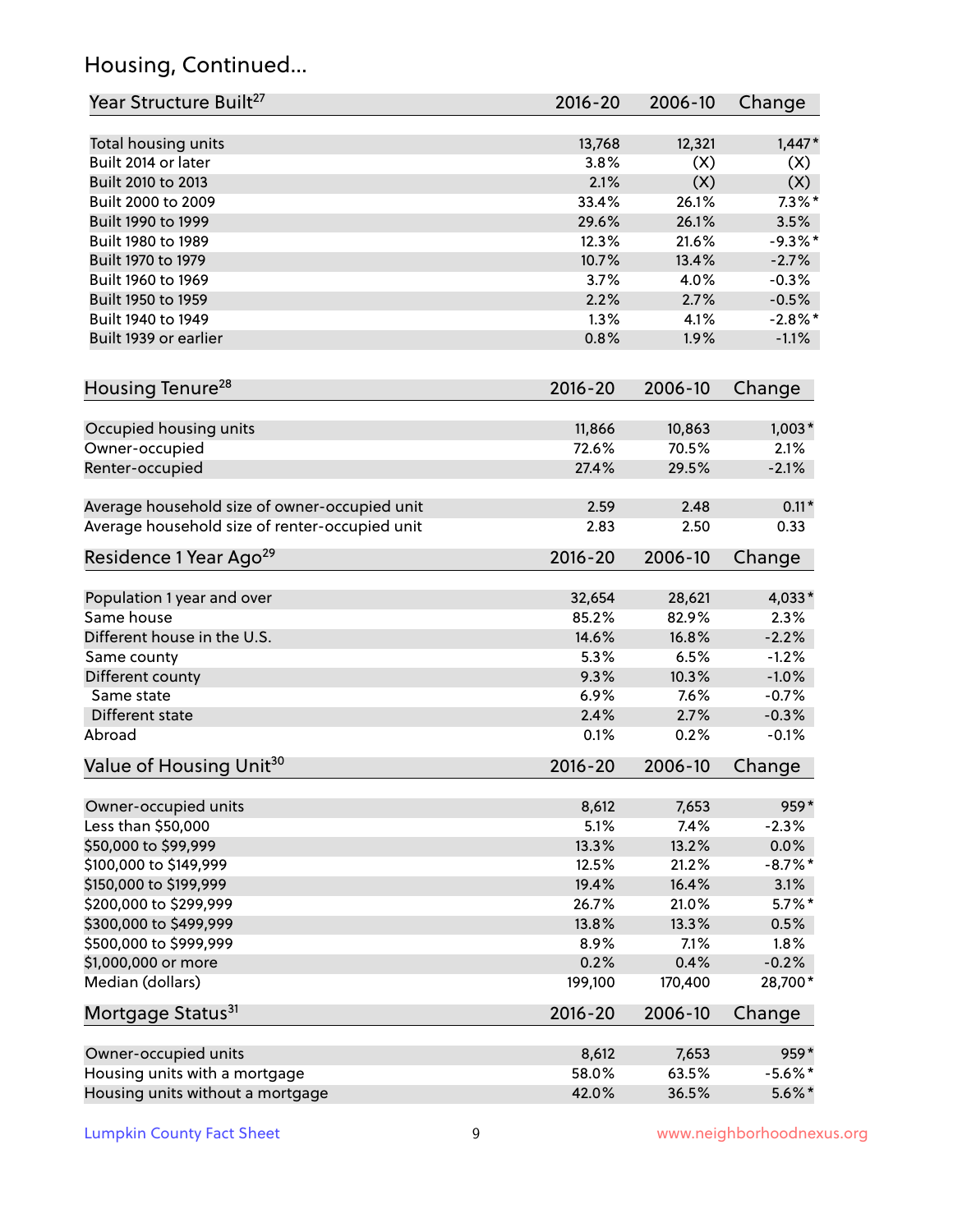# Housing, Continued...

| Selected Monthly Owner Costs <sup>32</sup>                                            | 2016-20     | 2006-10 | Change     |
|---------------------------------------------------------------------------------------|-------------|---------|------------|
| Housing units with a mortgage                                                         | 4,994       | 4,863   | 131        |
| Less than \$300                                                                       | 0.0%        | 0.0%    | 0.0%       |
| \$300 to \$499                                                                        | 3.6%        | 2.1%    | 1.6%       |
| \$500 to \$999                                                                        | 21.2%       | 23.1%   | $-1.9%$    |
| \$1,000 to \$1,499                                                                    | 47.9%       | 38.4%   | $9.5%$ *   |
| \$1,500 to \$1,999                                                                    | 11.5%       | 19.5%   | $-8.0\%$ * |
| \$2,000 to \$2,999                                                                    | 9.3%        | 14.0%   | $-4.7%$    |
| \$3,000 or more                                                                       | 6.5%        | 3.0%    | $3.5%$ *   |
| Median (dollars)                                                                      | 1,253       | 1,323   | $-70$      |
|                                                                                       |             |         |            |
| Housing units without a mortgage                                                      | 3,618       | 2,790   | 828*       |
| Less than \$150                                                                       | 5.1%        | 6.2%    | $-1.1%$    |
| \$150 to \$249                                                                        | 23.2%       | 22.8%   | 0.4%       |
| \$250 to \$349                                                                        | 19.0%       | 25.6%   | $-6.6%$    |
| \$350 to \$499                                                                        | 25.0%       | 24.9%   | 0.1%       |
| \$500 to \$699                                                                        | 10.9%       | 14.9%   | $-4.0%$    |
| \$700 or more                                                                         | 16.8%       | 5.6%    | $11.2\%$ * |
| Median (dollars)                                                                      | 361         | 324     | 37         |
| Selected Monthly Owner Costs as a Percentage of<br>Household Income <sup>33</sup>     | $2016 - 20$ | 2006-10 | Change     |
| Housing units with a mortgage (excluding units where<br>SMOCAPI cannot be computed)   | 4,979       | 4,849   | 130        |
| Less than 20.0 percent                                                                | 46.4%       | 25.5%   | 20.9%*     |
| 20.0 to 24.9 percent                                                                  | 13.5%       | 15.8%   | $-2.4%$    |
| 25.0 to 29.9 percent                                                                  | 8.8%        | 14.0%   | $-5.2\%$ * |
| 30.0 to 34.9 percent                                                                  | 5.8%        | 12.7%   | $-7.0\%$ * |
| 35.0 percent or more                                                                  | 25.5%       | 31.9%   | $-6.3\%$ * |
| Not computed                                                                          | 15          | 14      | 1          |
| Housing unit without a mortgage (excluding units where<br>SMOCAPI cannot be computed) | 3,604       | 2,750   | $854*$     |
| Less than 10.0 percent                                                                | 45.9%       | 33.4%   | 12.4%*     |
| 10.0 to 14.9 percent                                                                  | 27.4%       | 26.9%   | 0.5%       |
| 15.0 to 19.9 percent                                                                  | 14.0%       | 11.7%   | 2.2%       |
| 20.0 to 24.9 percent                                                                  | 2.2%        | 8.1%    | $-5.9\%$ * |
| 25.0 to 29.9 percent                                                                  | 3.0%        | 4.9%    | $-1.9%$    |
| 30.0 to 34.9 percent                                                                  | 0.9%        | 1.6%    | $-0.6%$    |
| 35.0 percent or more                                                                  | 6.6%        | 13.3%   | $-6.7%$    |
| Not computed                                                                          | 14          | 40      | $-26$      |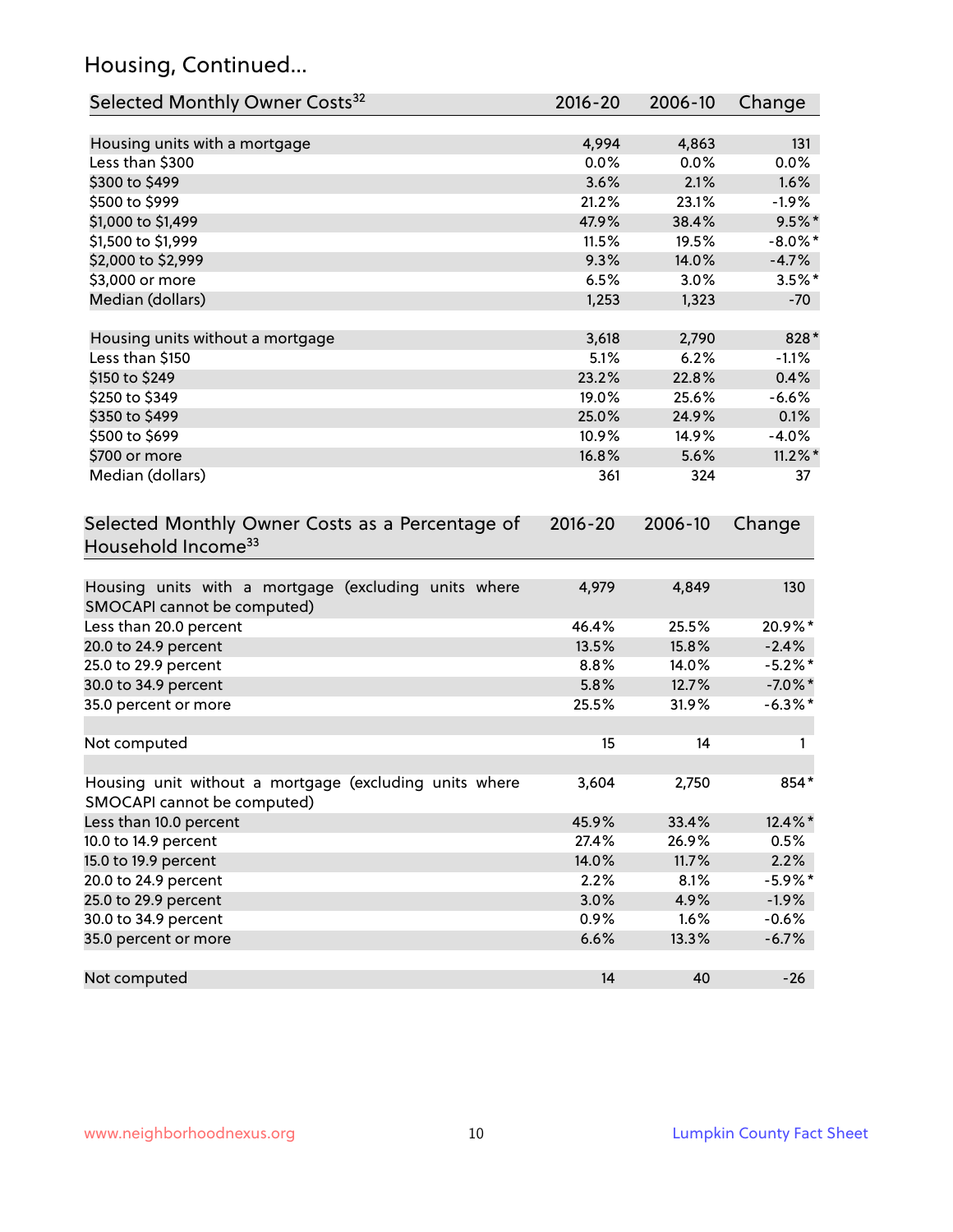# Housing, Continued...

| Gross Rent <sup>34</sup>                                                       | 2016-20     | 2006-10 | Change   |
|--------------------------------------------------------------------------------|-------------|---------|----------|
|                                                                                |             |         |          |
| Occupied units paying rent                                                     | 2,816       | 2,876   | $-60$    |
| Less than \$200                                                                | 0.5%        | 2.6%    | $-2.1%$  |
| \$200 to \$499                                                                 | 10.7%       | 12.4%   | $-1.7%$  |
| \$500 to \$749                                                                 | 20.6%       | 24.9%   | $-4.3%$  |
| \$750 to \$999                                                                 | 31.5%       | 29.2%   | 2.3%     |
| \$1,000 to \$1,499                                                             | 25.6%       | 27.2%   | $-1.5%$  |
| \$1,500 to \$1,999                                                             | 9.2%        | 3.8%    | $5.5%$ * |
| \$2,000 or more                                                                | 1.8%        | 0.0%    | $1.8\%$  |
| Median (dollars)                                                               | 878         | 792     | $86*$    |
| No rent paid                                                                   | 438         | 334     | 104      |
| Gross Rent as a Percentage of Household Income <sup>35</sup>                   | $2016 - 20$ | 2006-10 | Change   |
| Occupied units paying rent (excluding units where GRAPI<br>cannot be computed) | 2,708       | 2,855   | $-147$   |
| Less than 15.0 percent                                                         | 12.3%       | 12.3%   | $-0.0%$  |
| 15.0 to 19.9 percent                                                           | 9.3%        | 15.4%   | $-6.0%$  |
| 20.0 to 24.9 percent                                                           | 12.7%       | 11.6%   | 1.1%     |
| 25.0 to 29.9 percent                                                           | 11.3%       | 10.6%   | 0.7%     |
| 30.0 to 34.9 percent                                                           | 10.7%       | 10.6%   | 0.0%     |
| 35.0 percent or more                                                           | 43.7%       | 39.4%   | 4.3%     |
| Not computed                                                                   | 546         | 355     | 191      |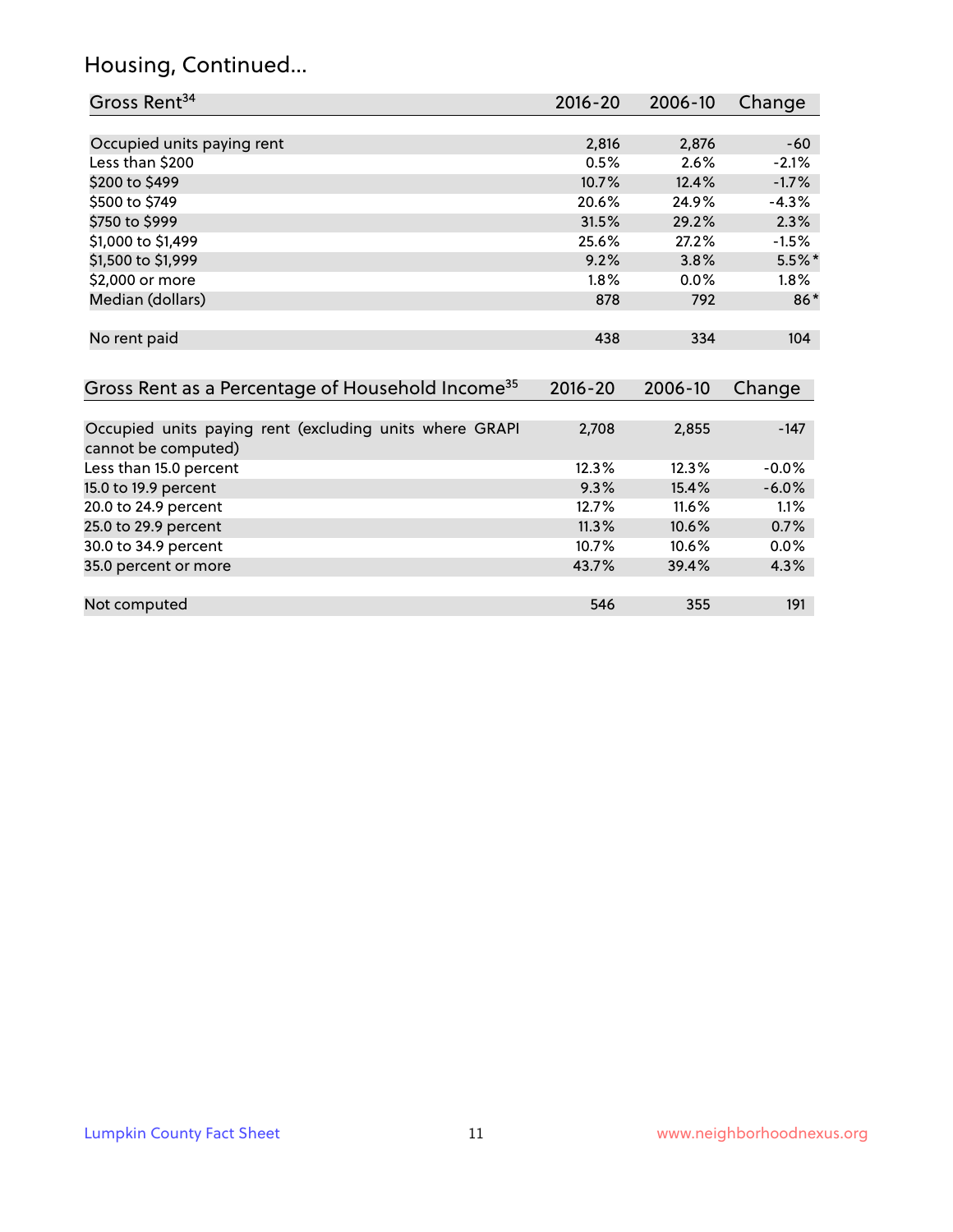# Community Involvement

| Voter Registration and Turnout <sup>36</sup> | 2020   |
|----------------------------------------------|--------|
|                                              |        |
| Active registered voters                     | 22.092 |
| Number voted in Presidential election        | 15.435 |
| Percent voted in Presidential election       | 69.9%  |

## Transportation

| Commuting to Work <sup>37</sup>           | 2016-20     | 2006-10 | Change    |
|-------------------------------------------|-------------|---------|-----------|
|                                           |             |         |           |
| Workers 16 years and over                 | 15,445      | 13,051  | $2,394*$  |
| Car, truck, or van - drove alone          | 84.5%       | 78.7%   | $5.8\%$ * |
| Car, truck, or van - carpooled            | 5.4%        | 11.1%   | $-5.7%$ * |
| Public transportation (excluding taxicab) | 0.3%        | 0.2%    | 0.1%      |
| Walked                                    | 4.9%        | 3.8%    | $1.0\%$   |
| Other means                               | 0.5%        | $1.3\%$ | $-0.8%$   |
| Worked at home                            | 4.4%        | 4.9%    | $-0.5%$   |
|                                           |             |         |           |
| Mean travel time to work (minutes)        | 28.1        | 30.5    | $-2.4*$   |
|                                           |             |         |           |
| Vehicles Available <sup>38</sup>          | $2016 - 20$ | 2006-10 | Change    |
|                                           |             |         |           |
| Occupied housing units                    | 11,866      | 10,863  | $1,003*$  |
| No vehicles available                     | 3.5%        | 3.2%    | 0.3%      |
| 1 vehicle available                       | 25.2%       | 29.3%   | $-4.1%$   |
| 2 vehicles available                      | 39.6%       | 37.8%   | 1.8%      |
| 3 or more vehicles available              | 31.7%       | 29.7%   | $2.0\%$   |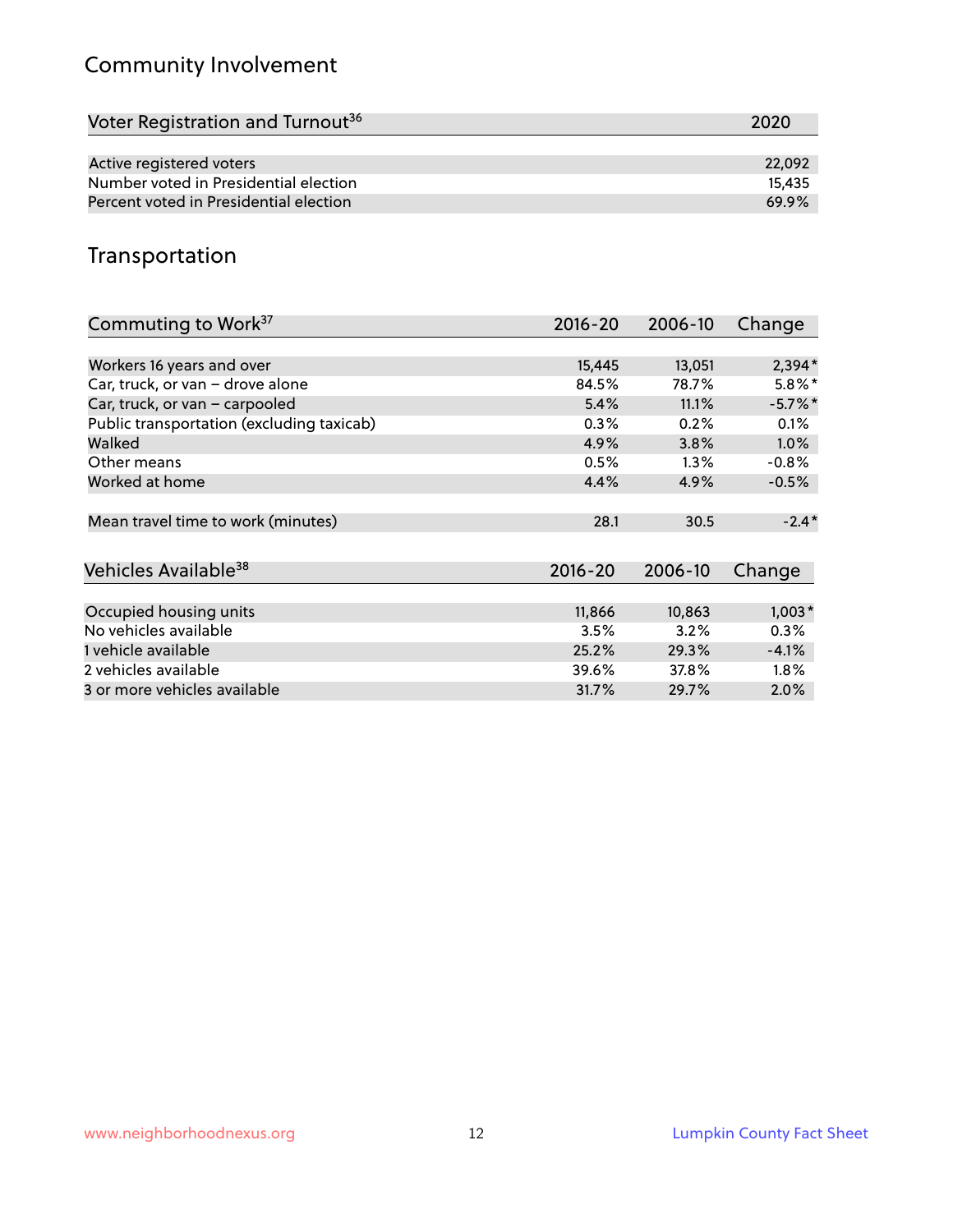#### Health

| Health Insurance coverage <sup>39</sup> | 2016-20 |
|-----------------------------------------|---------|
|-----------------------------------------|---------|

| Civilian Noninstitutionalized Population                | 32,666 |
|---------------------------------------------------------|--------|
| With health insurance coverage                          | 89.3%  |
| With private health insurance coverage                  | 75.4%  |
| With public health coverage                             | 27.2%  |
| No health insurance coverage                            | 10.7%  |
| Civilian Noninstitutionalized Population Under 19 years | 6,674  |
| No health insurance coverage                            | 7.6%   |
| Civilian Noninstitutionalized Population 19 to 64 years | 20,197 |
| In labor force:                                         | 15,156 |
| Employed:                                               | 14,496 |
| With health insurance coverage                          | 85.1%  |
| With private health insurance coverage                  | 53.9%  |
| With public coverage                                    | 3.0%   |
| No health insurance coverage                            | 14.9%  |
| Unemployed:                                             | 660    |
| With health insurance coverage                          | 83.9%  |
| With private health insurance coverage                  | 53.9%  |
| With public coverage                                    | 33.3%  |
| No health insurance coverage                            | 16.1%  |
| Not in labor force:                                     | 5,041  |
| With health insurance coverage                          | 85.6%  |
| With private health insurance coverage                  | 70.1%  |
| With public coverage                                    | 20.3%  |
| No health insurance coverage                            | 14.4%  |

| <b>Health Factors</b> | <b>Most Recent</b> |
|-----------------------|--------------------|
|                       |                    |

| Premature Death (YPLL before age 75 per 100,000 population, age-adjusted) <sup>40</sup> | 8,963.7 |
|-----------------------------------------------------------------------------------------|---------|
| Average number of Physically Unhealthy Days <sup>41</sup>                               | 4.7     |
| Average number of Mentally Unhealthy Days <sup>42</sup>                                 | 5.5     |
| Low Birthweight Births <sup>43</sup>                                                    | 6.5%    |
| Diabetes Prevalence <sup>44</sup>                                                       | 10.4%   |
| HIV Prevalence (per 100,000 population) <sup>45</sup>                                   | 101.5   |
| Rate, Deduplicated ER Visits for Asthma, Ages 0-17 <sup>46</sup>                        | 413.9   |